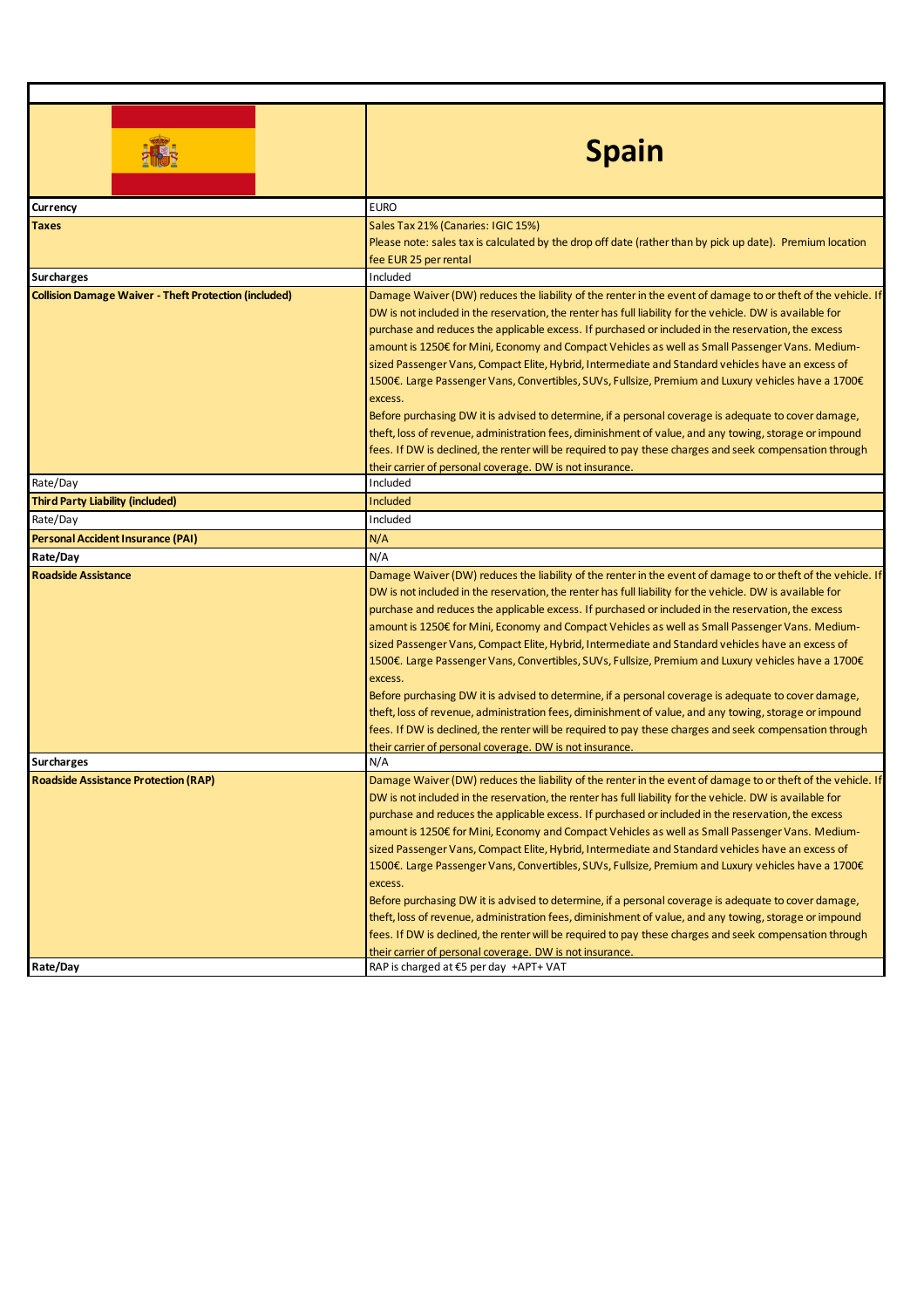| <b>Renter Requirement</b>    | All drivers must present a full valid driving license. If the driving license is written in a language and<br>characters different to those of the country of rental, an International Driving Permit is also required. |
|------------------------------|-------------------------------------------------------------------------------------------------------------------------------------------------------------------------------------------------------------------------|
|                              |                                                                                                                                                                                                                         |
|                              | Renters are advised to check whether local authorities require foreign drivers to present an International                                                                                                              |
|                              | Driving Permit to avoid the risk of potential fines. Renters with licenses from countries who are not part of                                                                                                           |
|                              | the International Driving Permit Agreement should carry a certified translation. All renters must provide a                                                                                                             |
|                              | valid identity card or passport. All drivers must have held their full license for a minimum of 1 year. When                                                                                                            |
|                              | renting an Elite, Premium or Luxury Car or Convertible or SUV, renters must have additional verified contact                                                                                                            |
|                              | information such as employment details, telephone numbers and proof of Spanish residency. When                                                                                                                          |
|                              | renting these vehicles from an airport location travel documents such as boarding passes, hotels and                                                                                                                    |
|                              | apartments vouchers etc. must be provided as well. Local customers whose documents are issued in                                                                                                                        |
|                              | different countries must provide additional proof of address (i.e. phone bill, gas or electricity bill) which                                                                                                           |
|                              | must be less than 90 days old. If visiting Spain, renters must provide proof of accommodation, local and                                                                                                                |
|                              | home country contact information such as employment details and return travel. Please note that we                                                                                                                      |
|                              | reserve the right to request additional ID or conduct further identification checks if needed which may                                                                                                                 |
|                              | include an identity check with an external organisation.                                                                                                                                                                |
|                              |                                                                                                                                                                                                                         |
|                              |                                                                                                                                                                                                                         |
|                              | Advice on driving in Europe following the United Kingdom leaving the European Union may be found at                                                                                                                     |
|                              | https://www.gov.uk/driving-abroad.                                                                                                                                                                                      |
| Maximum days of rental       | One rental day is a complete or partial period of 24 consecutive hours from the start of the rental period.                                                                                                             |
|                              | On return, a grace period of 29 minutes will be applied if the 24-hour period is exceeded before an extra                                                                                                               |
|                              | day applies. Beyond this grace period, an additional day at the local rate will be charged.                                                                                                                             |
|                              |                                                                                                                                                                                                                         |
| <b>Age Requirements</b>      | All drivers must be at least 25 years of age to rent a vehicle without additional charges. In Spain mainland,                                                                                                           |
|                              | renters aged 22 to 24 may rent Cars, Hybrids, SUVs and Small Passenger Vans of the sizes Mini, Economy,                                                                                                                 |
|                              | Compact, Intermediate and Standard. A surcharge applies only to renters under 25 years of age. Renters                                                                                                                  |
|                              | in the Canary Islands must be at least 21 years old and have held their licence for at least two years.                                                                                                                 |
| Rate/Day                     | EUR 19,99 per day                                                                                                                                                                                                       |
| <b>Payment Policy</b>        | All major debit and credit cards (issues by either Visa, Mastercard or American Express) are accepted.                                                                                                                  |
|                              | Debit cards (issues by either Visa or Mastercard) are accepted. Fullsize, Premium, Luxury vehicles and                                                                                                                  |
|                              | Large Passanger Vans must be paid via credit card.                                                                                                                                                                      |
|                              | All cards presented must be in the renter's name. A security deposit plus the estimated cost of the rental                                                                                                              |
|                              | will be taken at the time of rental.                                                                                                                                                                                    |
|                              | For the categories Mini, Economy, Compact, Intermediate and Standard, a deposit of 150 EUR is required.                                                                                                                 |
|                              | For Compact Elite, Fullsize, Premium, Luxury vehicles and Large Passenger Vans the deposit is 400 EUR and                                                                                                               |
|                              |                                                                                                                                                                                                                         |
|                              | must be paid via credit card. When renting a Compact Elite, Premium or Luxury Car, Convertible or SUV,                                                                                                                  |
|                              | two bank cards are required as additional security of which one has to be a valid credit card. Cash                                                                                                                     |
|                              | payments may be allowed but the deposit must be paid via debit or credit card and the deposit will be a                                                                                                                 |
|                              | minimum of 500€. Please contact the local branch for details.                                                                                                                                                           |
| <b>Deposit</b>               | See above                                                                                                                                                                                                               |
| <b>Additional Driver</b>     | Additional drivers must meet all renter requirements. Additional drivers can be added to the contract at                                                                                                                |
|                              | any rental branch. Additional charges will apply.                                                                                                                                                                       |
| Rate/Day                     | EUR 12,10 per day, EUR 84,70 per week, max EUR 121,00 per rental                                                                                                                                                        |
| <b>Infant Seat</b>           | Baby, child and booster seat available on request. Not available at all locations. Each EUR 10 per day, EUR                                                                                                             |
|                              | 70 per week, max. EUR 70 per rental                                                                                                                                                                                     |
| Rate/Day                     | See above                                                                                                                                                                                                               |
| <b>Child Safety Seat</b>     | Baby, child and booster seat available on request. Not available at all locations. Each EUR 10 per day, EUR                                                                                                             |
|                              | 70 per week, max. EUR 70 per rental                                                                                                                                                                                     |
| Rate/Day                     | See above                                                                                                                                                                                                               |
| <b>Child Booster Seat</b>    | Baby, child and booster seat available on request. Not available at all locations. Each EUR 10 per day, EUR                                                                                                             |
|                              | 70 per week, max. EUR 70 per rental                                                                                                                                                                                     |
| Rate/Day                     | See above                                                                                                                                                                                                               |
| <b>GPS Navigation Device</b> | EUR 14 per day, EUR 98 per week, max. EUR 98 per rental.                                                                                                                                                                |
| Rate/Day                     | See above                                                                                                                                                                                                               |
| <b>Cross Border Policy</b>   | Vehicles can be driven in Andorra, Gibraltar and Portugal without any additional charges.                                                                                                                               |
|                              | Vehicles can also be driven in Austria, Belgium, France, Germany, Italy, Luxembourg, Monaco, Netherlands                                                                                                                |
|                              | and Switzerland. A cross border fee applies and must be purchased at the rental counter.                                                                                                                                |
|                              | In all cases, customers must inform the rental branch of their intention to leave the country with the                                                                                                                  |
|                              | vehicle and require authorisation.                                                                                                                                                                                      |
| Rate/Day                     | EUR 55 per rental                                                                                                                                                                                                       |
| <b>Oneway rentals</b>        | All Rentals where the vehicle is not returned to the same location as it is collected will be subjected to a one                                                                                                        |
|                              | way fee of upto €150. One way rentals are not allowed to go from the mainland to the Canary Islands or                                                                                                                  |
|                              | vice-versa.                                                                                                                                                                                                             |
|                              |                                                                                                                                                                                                                         |